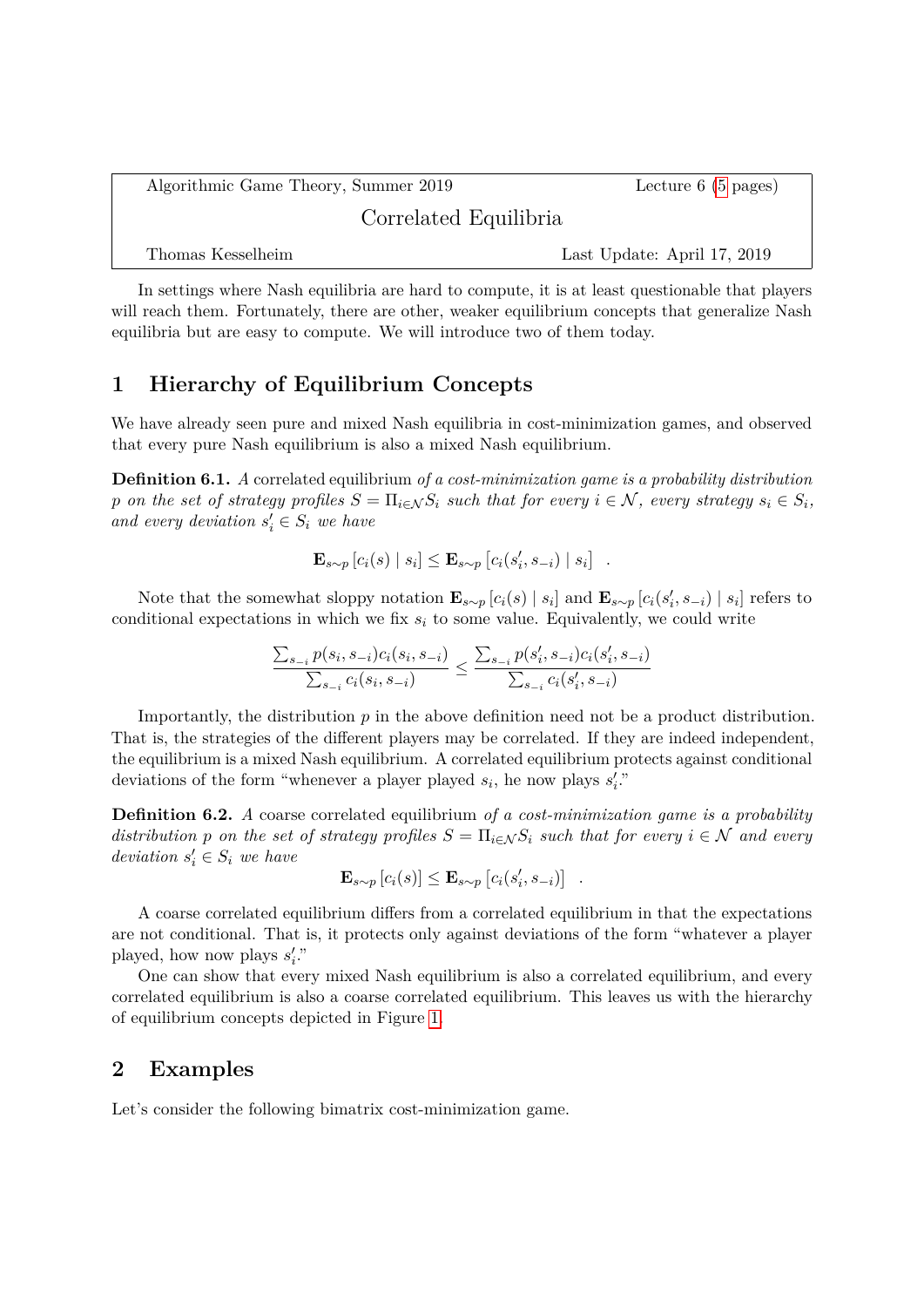

<span id="page-1-0"></span>Figure 1: Venn diagram of equilibrium concepts.

|                  |          | $\mathbf A$ |          | $\bf{B}$ |          | $\overline{C}$ |          |
|------------------|----------|-------------|----------|----------|----------|----------------|----------|
|                  |          | $-1$        |          | 1        |          |                | $\infty$ |
| $\boldsymbol{A}$ |          |             |          |          |          |                |          |
|                  |          |             | $-1$     |          | $\infty$ |                |          |
|                  |          | 1           |          | $-1$     |          |                | $\infty$ |
| $\mathbf{B}$     |          |             |          |          |          |                |          |
|                  | -1       |             | 1        |          | $\infty$ |                |          |
|                  |          | $\infty$    |          | $\infty$ |          |                | 10       |
| $\mathcal{C}$    |          |             |          |          |          |                |          |
|                  | $\infty$ |             | $\infty$ |          | 10       |                |          |

There is exactly one pure Nash equilibrium: (*C, C*). There is another mixed Nash equilibrium, in which both players play *A* and *B* with probability  $\frac{1}{2}$  each. This translates to the probability distribution in which  $(A, A)$ ,  $(A, B)$ ,  $(B, A)$ ,  $(B, B)$  are played with probability  $\frac{1}{4}$  each.

There are many more correlated and coarse correlated equilibria. For example, it is a correlated equilibrium to play  $(A, A), (A, B), (B, A), (B, B)$  with probability  $\frac{1}{8}$  each and  $(C, C)$ with probability  $\frac{1}{2}$ . This is not a mixed Nash equilibrium because  $(A, C)$  does not get any probability mass despite the row player sometimes playing *A* and the column player sometimes playing *C*.

The following distribution is a coarse correlated but not a correlated equilibrium: (*A, A*) and  $(C, C)$  are played with probability  $\frac{1}{2}$  each.

# **3 Computing Correlated Equilibria**

One interesting feature of correlated equilibria is that they can be computed efficiently.

**Theorem 6.3.** *There is an algorithm to compute a correlated equilibrium whose running time is polynomial in the number of strategy profiles.*

*Proof.* We will devise a linear program whose solutions correspond to correlated equilibria. The number of variables and number of constraints will be polynomial in the number of strategy profiles. We use variables  $x(s)$  to denote the probability mass that is put on state *s*. The equilibrium condition then requires that for all  $i \in \mathcal{N}$ , and all pairs  $s_i, s'_i \in S_i$ , we have

$$
\frac{\sum_{s_{-i}\in S_{-i}}c_i(s_i,s_{-i})x(s_i,s_{-i})}{\sum_{s_{-i}\in S_{-i}}x(s_i,s_{-i})}\leq \frac{\sum_{s_{-i}\in S_{-i}}c_i(s'_i,s_{-i})x(s_i,s_{-i})}{\sum_{s_{-i}\in S_{-i}}x(s_i,s_{-i})}.
$$

By multiplying both sides by  $\sum_{s_{-i} \in S_{-i}} x(s_i, s_{-i})$ , we can make these linear constraints.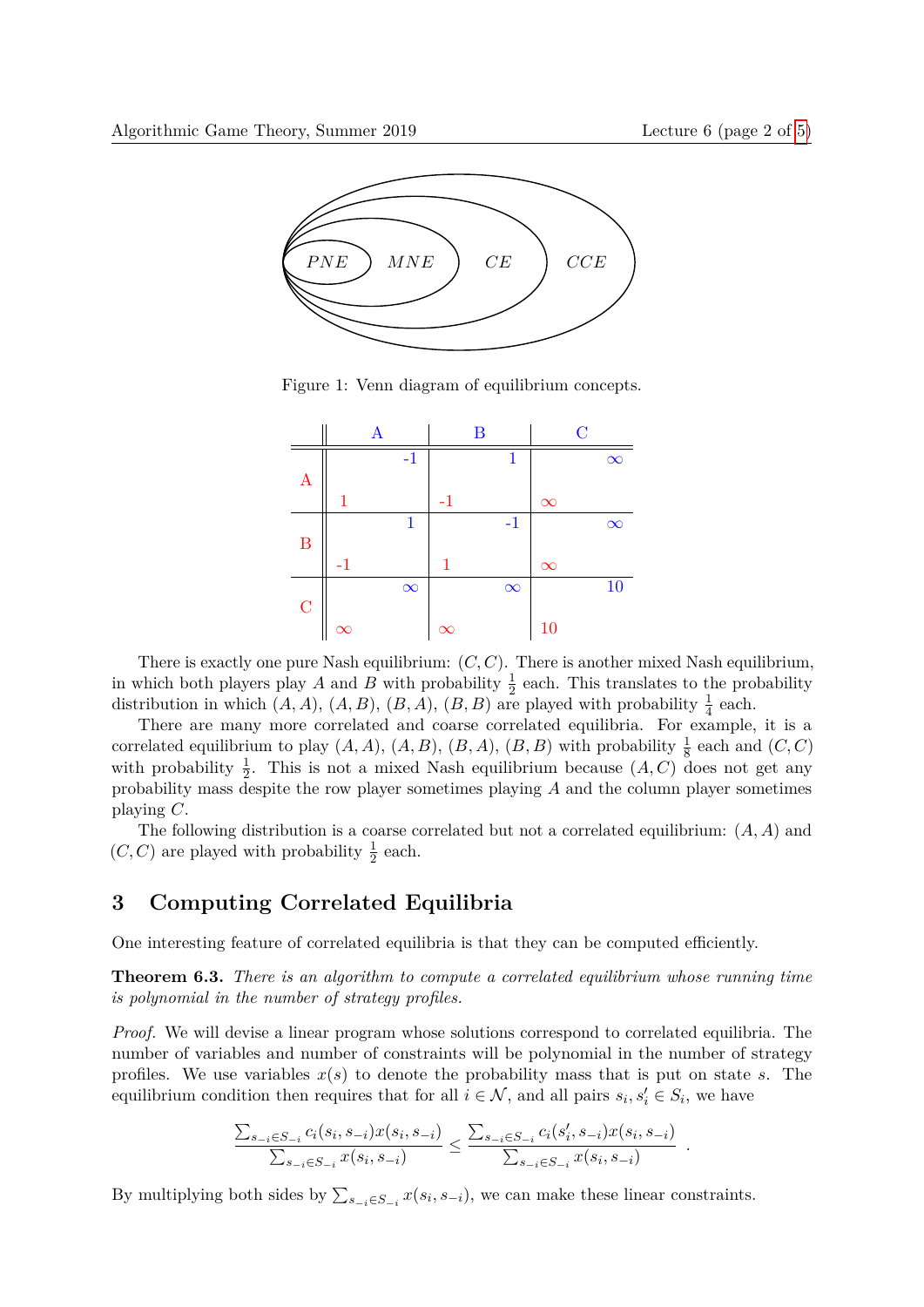Computing an equilibrium is actually a search problem, not an optimization problem. However, in this case, we can maximize the overall probability mass as follows.

$$
\max \sum_{s \in S} x(s)
$$
\n
$$
\text{s.t.} \sum_{\substack{s_{-i} \in S_{-i}}} c_i(s_i, s_{-i}) x(s_i, s_{-i}) \le \sum_{s_{-i} \in S_{-i}} c_i(s'_i, s_{-i}) x(s_i, s_{-i}) \qquad \text{for all } i \in \mathcal{N}, s_i, s'_i \in S_i
$$
\n
$$
\sum_{s \in S} x(s) \le 1
$$
\n
$$
x(s) \ge 0 \qquad \text{for all } s \in S
$$

Note that, as there is always a mixed Nash equilibrium, there is a solution of value 1. Any such solution is a correlated equilibrium. So solving the LP we find a correlated equilibrium, which is not necessarily a mixed Nash equilibrium.  $\Box$ 

### **4 No-Regret Dynamics**

We have already seen one piece of evidence why correlated equilibria are a reasonable solution concept. However, it might not be ultimately convincing: How are the players supposed to find the distribution if they each act independently. And even if there is a way to find it, what is the source of the randomization? Who is the arbiter that tells the players what to do?

We will give another, arguably more compelling argument. We will devise a distributed protocol such that if all players follows it they will wind up playing an approximate coarse correlated equilibrium. So, there does not have to be somebody coordinating the actions. Rather it will be the independent behavior of the agents that coordinates itself.

We start with a simple observation. Consider a sequence of strategy profiles  $s^{(1)}, \ldots, s^{(T)}$ with the property that for all  $i \in \mathcal{N}$  and all  $s'_i \in S_i$ 

$$
\sum_{t=1}^{T} c_i(s^{(t)}) \le \left(\sum_{t=1}^{T} c_i(s'_i, s_{-i}^{(t)})\right) + \epsilon T.
$$

Then the probability distribution *p* that chooses one of  $s^{(1)}, \ldots, s^{(T)}$  uniformly at random is an  $\epsilon$ -approximate coarse correlated equilibrium, that is,

$$
\mathbf{E}_{s \sim p} [c_i(s)] \leq \mathbf{E}_{s \sim p} [c_i(s'_i, s_{-i})] + \epsilon .
$$

We will call the quantity

$$
\max_{s_i' \in S_i} \sum_{t=1}^T c_i(s^{(t)}) - \sum_{t=1}^T c_i(s_i', s_{-i}^{(t)})
$$

the *(external) regret* of player *i*.

Overall, if in a dynamic process each player ensures that her regret is bounded by  $\epsilon T$ , then the players effectively play an  $\epsilon$ -approximate coarse correlated equilibrium over time. Interestingly, it is possible for a player to ensure that the regret only grows at a rate of  $O(\sqrt{T})$ . So the longer the process runs, the smaller  $\epsilon$  becomes.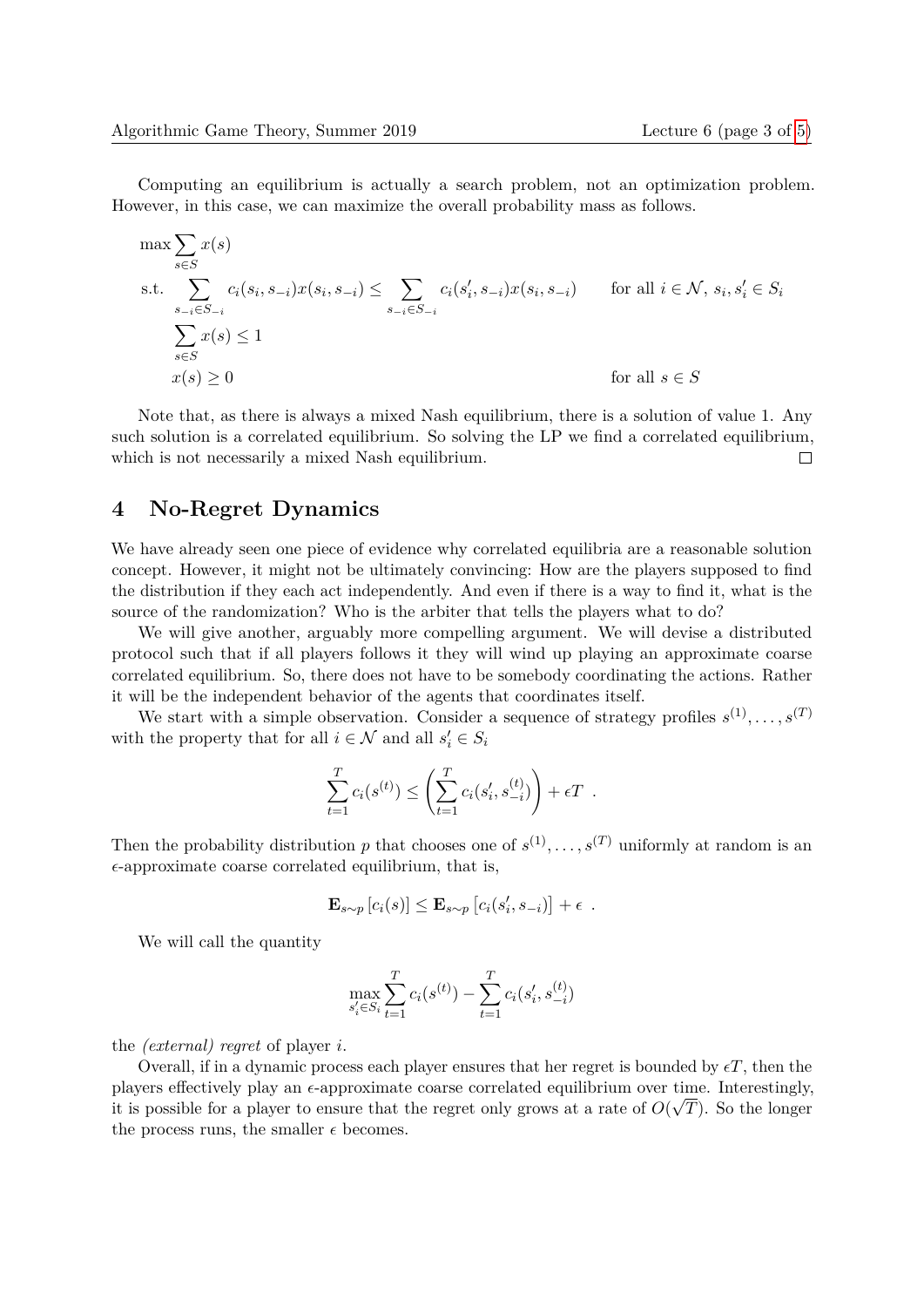#### **4.1 Playing against an Adversary**

To describe the behavior of a single agent in our dynamics, we will first turn to a different setting. There is only a single player playing against an adversary. Eventually, we will use the adversary to model the behavior and reactions of the other players.

The single player plays *T* rounds against an adversary, trying to minimize her cost. In each round, the player chooses a probability distribution over *N* strategies (also termed actions here). After the player has committed to a probability distribution, the adversary picks a cost vector fixing the cost for each of the *N* strategies.

In round  $t = 1, \ldots, T$ , the following happens:

- The player picks a probability distribution  $p^{(t)} = (p_1^{(t)})$  $p_1^{(t)}, \ldots, p_N^{(t)}$  over his strategies.
- The adversary picks a cost vector  $\ell^{(t)} = (\ell_1^{(t)})$  $\ell_{1}^{(t)}, \ldots, \ell_{N}^{(t)}$ ).
- A strategy  $a^{(t)}$  is chosen according to the probability distribution  $p^{(t)}$ . The player incurs this strategy's cost and gets to know the entire cost vector.

The player's *(external) (expected) regret* is defined as

$$
\mathbf{E}\left[\sum_{t=1}^T \ell_{a^{(t)}}^{(t)} - \min_{j\in[N]}\sum_{t=1}^T \ell_j^{(t)}\right] .
$$

Let us understand what this definition means. The player and the adversary interact and this way generate the sequences of probability distributions  $p^{(t)}$ , cost vectors  $\ell^{(t)}$ , and actions  $a^{(t)}$ . Now, the player compares her average cost to the cost of a *single action* in *hindsight*. Note that this is possibly a strange point of comparison: If the player had always played *i* instead of  $a^{(t)}$ then the adversary might have reacted differently. This is not taken into consideration here.

**Theorem 6.4.** *There is an algorithm whose external expected regret is bounded by O*( √  $T\log N)$  $if \ell_i^{(t)} \in [0,1]$  *for all i and t.* 

Note that the guarantee means that for larger and larger values of *T* the regret per step goes to 0. Generally, any such algorithm, whose regret is bounded by some function  $o(T)$  is called a *no-regret algorithm*.

We will get to know the algorithm and its analysis in the next lecture. Let us first come back to multiple players and coarse correlated equilibria.

### **4.2 Back to Multiple Players**

In the setting of multiple players, we assume that all players play simultaneously. Their choices will be randomized. So, overall, a random sequence  $s^{(1)}, \ldots, s^{(T)}$  of strategy profiles will be generated.

To decide what to do in step *t* each player uses a no-regret algorithm to choose which strategy to play next. There is no adversary but we treat the strategy choices of the other players as if they were adversarial.

In more detail, in every step, we set  $\ell_j^{(t)} = c_i(j, s_{-i}^{(t)})$ . That is, to define the vector  $\ell^{(t)}$  that player *i* sees in step *t*, we let the other players choose their strategies. For every possible choice of a strategy for player *i*, this defines the cost that she will incur: The cost when choosing strategy *j* will be  $c_i(j, s_{-i}^{(t)})$ .

The no-regret guarantee holds again whatever the adversary could do in the single-player setting. This is one particular choice. So, the above guarantee holds.